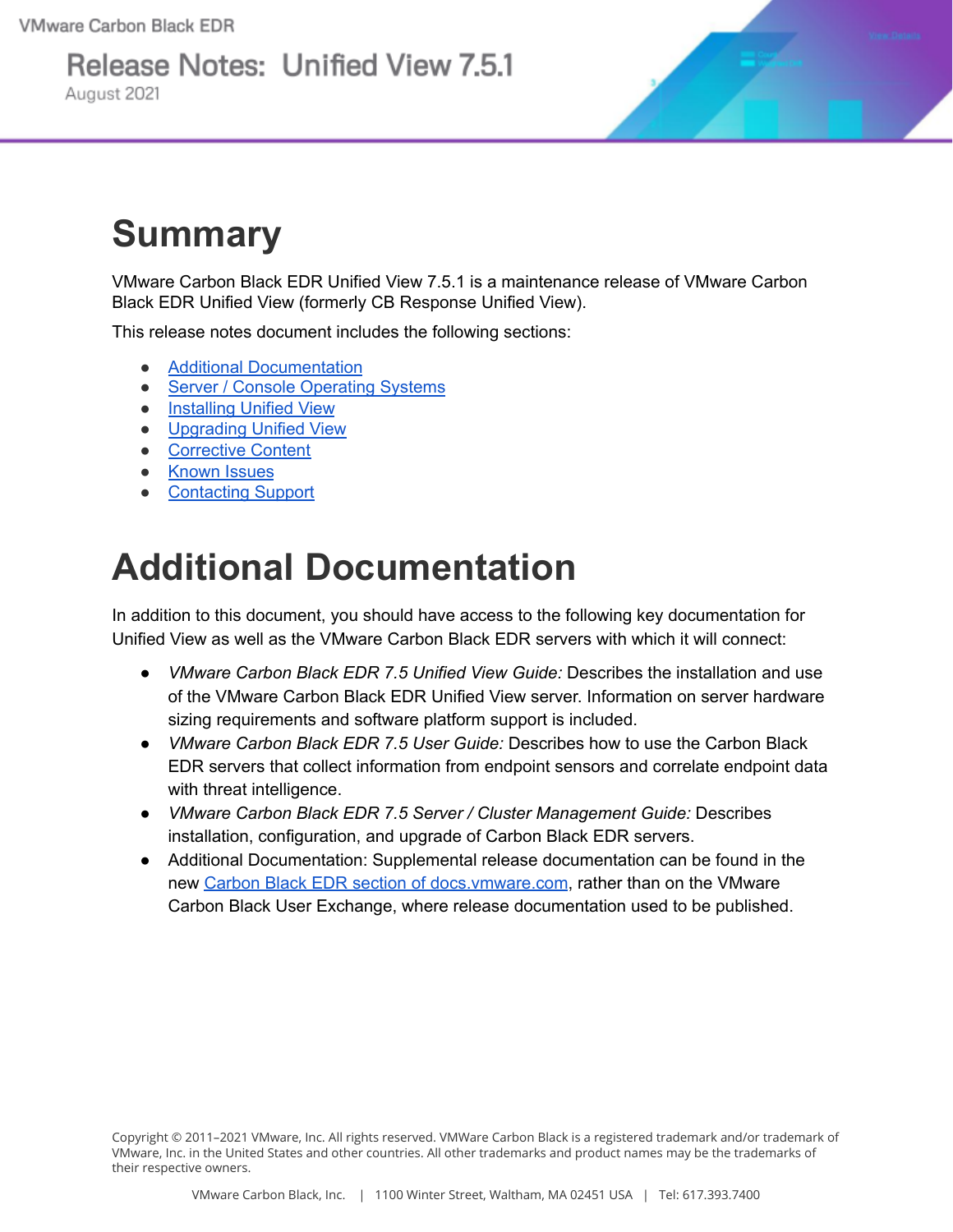# <span id="page-1-0"></span>**Server / Console Operating Systems**

- CentOS 6.7 6.10 (64-bit)
- CentOS 7.3 7.9 (64-bit)
- CentOS 8.1 8.3 (64-bit)
- Red Hat Enterprise Linux (RHEL) 6.7 6.10 (64-bit)
- Red Hat Enterprise Linux (RHEL) 7.3 7.9 (64-bit)
- Red Hat Enterprise Linux (RHEL) 8.1 8.4 (64-bit)

Installation and testing are performed on default installs using the minimal distribution and the distribution's official package repositories. Customized Linux installations must be individually evaluated.

However, if the customers are pinning dependencies to a specific OS version, the product only supports the following for the Server and Unified View:

- CentOS 6.7 6.10 (64-bit)
- CentOS 7.5 7.9 (64-bit)
- CentOS 8.2 8.3 (64-bit)
- Red Hat Enterprise Linux (RHEL) 6.7 6.10 (64-bit)
- Red Hat Enterprise Linux (RHEL) 7.5 7.9 (64-bit)
- Red Hat Enterprise Linux (RHEL) 8.2 8.4 (64-bit)

**Note:** Versions 7.3, 7.4, and 8.1 (64-bit) of CentOS/RHEL are not supported if customers are pinning dependencies.

In general, VMware Carbon Black discourages customers from pinning dependencies as per the [recommendation](https://wiki.centos.org/FAQ/General#How_does_CentOS_versioning_work.3F) from CentOS/RHEL.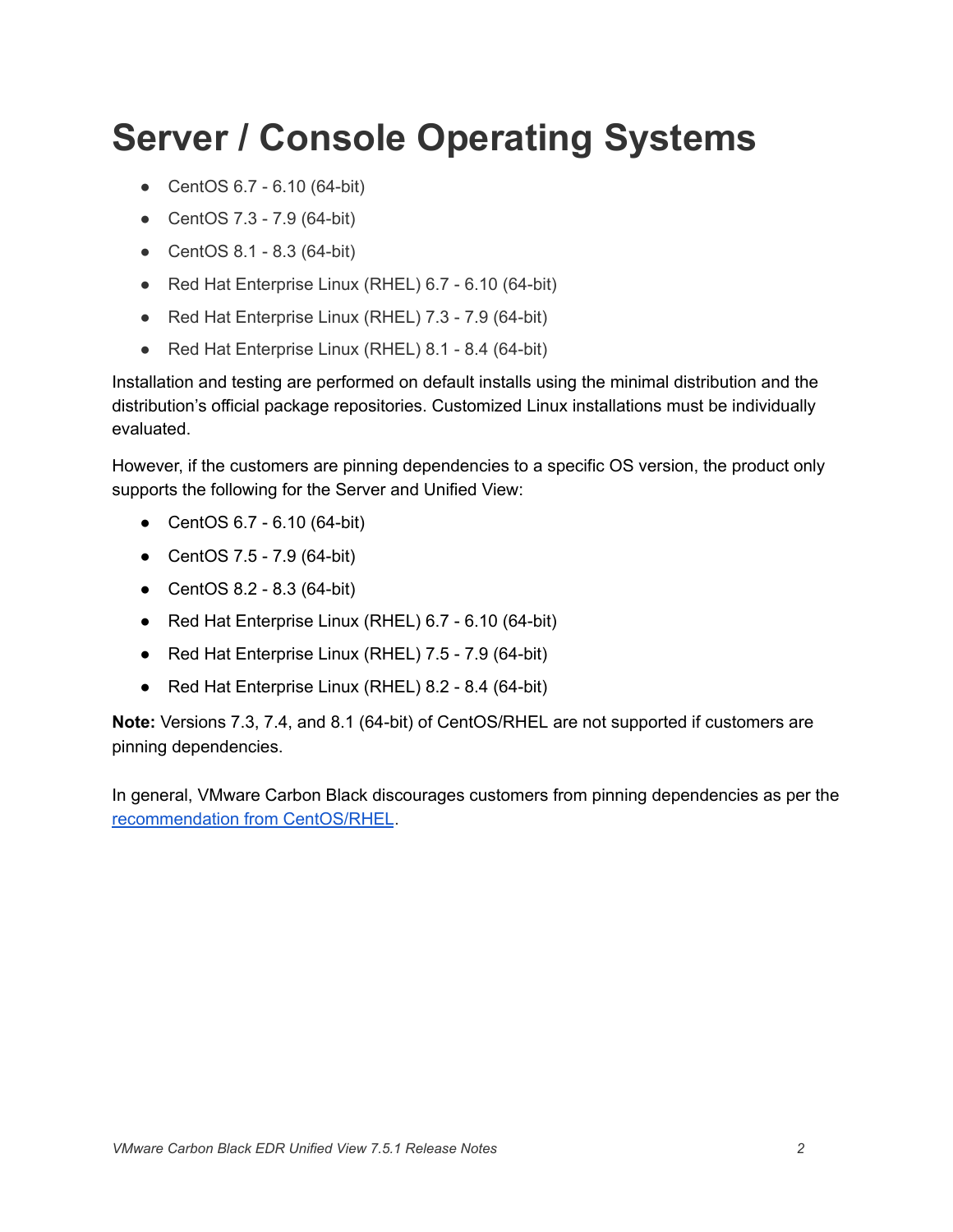# <span id="page-2-0"></span>**Installing Unified View**

Carbon Black EDR Server software packages are maintained at the Carbon Black yum repository ([yum.distro.carbonblack.io\)](http://yum.distro.carbonblack.io/). The links will not work until the on-prem GA date.

The following links use variables to make sure that you install the correct version of Unified View, based on your machine's operating system version and architecture.

**Note:** This release of Unified View supports only Carbon Black EDR 7.5-series servers.

Use caution when pointing to the yum repository. Different versions of the product are available on different branches as follows:

● **Specific version:** The 7.5.1 version of Unified View is available from the Carbon Black yum repository that is specified in the following base URL:

baseurl=[https://yum.distro.carbonblack.io/unifiedview/7.5.1-1/\\$](https://yum.distro.carbonblack.io/enterprise/7.5.1-1/$releasever/$basearch) [releasever/\\$basearch](https://yum.distro.carbonblack.io/enterprise/7.5.1-1/$releasever/$basearch)

This link is available as long as this specific release is available. It can be used even after later versions have been released.

● **Latest version:** The latest supported version of the Carbon Black EDR Unified View is available from the Carbon Black yum repository that is specified in the following base URL:

baseurl=[https://yum.distro.carbonblack.io/unifiedview/stable/\\$releasever/](https://yum.distro.carbonblack.io/unifiedview/stable/$releasever/$basearch/) [\\$basearch/](https://yum.distro.carbonblack.io/unifiedview/stable/$releasever/$basearch/)

This URL will point to version 7.5.1-1 Carbon Black EDR Unified View until a newer release becomes available, at which time it will automatically point to the newer release.

#### Carbon Black Alliance Key and Certificate Pair

This version of Carbon Black EDR Unified View requires a Carbon Black Alliance key and certificate pair:

● If you are a Carbon Black EDR on-premises customer, you can find your Carbon Black Alliance key and certificate pair in the /etc/CB/certs directory of a Carbon Black EDR server installation.

**Important:** The Carbon Black EDR server repo must not be enabled when installing Unified View. Enabling this repo on a Carbon Black EDR Unified View server will cause installation conflicts and the installation of incorrect package versions.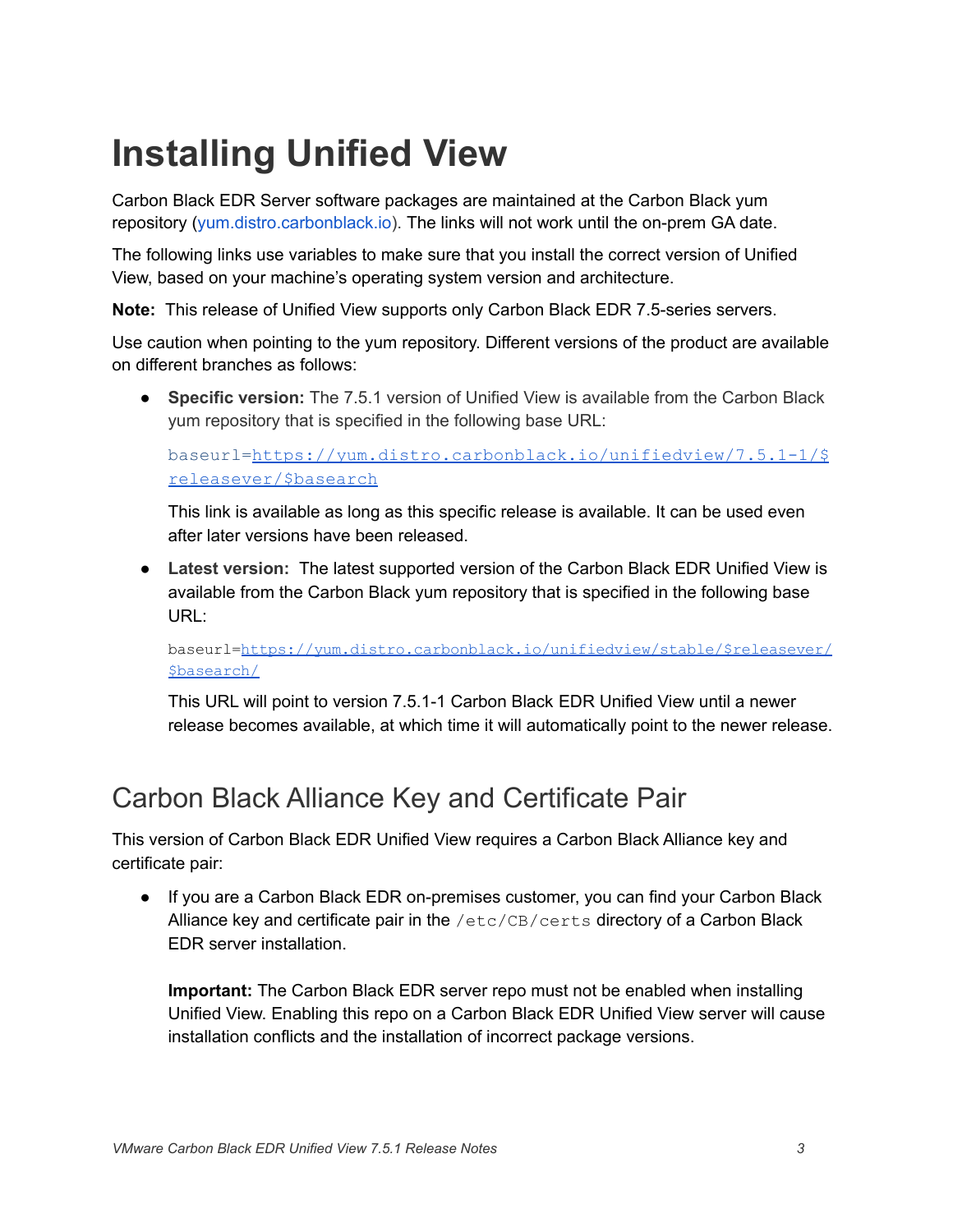● If you are a Carbon Black Hosted EDR customer or need additional help obtaining this package, contact Carbon Black Technical Support.

See the *VMware Carbon Black EDR 7.5 Unified View Guide* for instructions on installing Carbon Black EDR Unified View version 7.5.

# <span id="page-3-0"></span>**Upgrading Unified View**

If you currently have Carbon Black EDR Unified View 6.1.3 or later installed, you can upgrade to a newer version without uninstalling the previous version. See *VMware Carbon Black EDR 7.5 Unified View Guide* for steps to complete removal.

Note: See the **[Known](#page-3-1) Issues** section in this document for additional upgrade information.

If you are using CB Fed 1.1.0 (the predecessor to Unified View), you must remove the previous version of Carbon Black EDR Unified View before installing the current version, including settings and configuration. See *VMware Carbon Black EDR 7.5 Unified View Guide* for the steps to complete removal.

### <span id="page-3-1"></span>**Corrective Content**

1. In Unified View 7.5.0, on the Process Analysis page in Cluster Mode, selection of a sibling node in the Process Analysis tree causes the tree to become blank and the timeline of events to no longer display. This issue is resolved in Unified View 7.5.1: the Process Analysis tree highlights the selected sibling process and renders any children processes, and other elements on the page update to display the details for the newly selected process. [CB-35929]

# <span id="page-3-2"></span>**Known Issues**

If you upgrade from Carbon Black EDR Unified View 6.1.3, you might encounter an error that prevents completion of the upgrade. Although erlang is not necessary for Carbon Black EDR Unified View, the cbupgrade script is shared with the Carbon Black EDR server, which does require erlang. Part of cbupgrade is an erlang version check, and this will fail with the following message when upgrading to Carbon Black EDR Unified View 7.5 series: "The wrong version of Erlang detected, see release notes for more information. Please manually upgrade the Erlang package."

If this occurs, take the following steps to complete the upgrade:

1. Run the following command:

yum install erlang